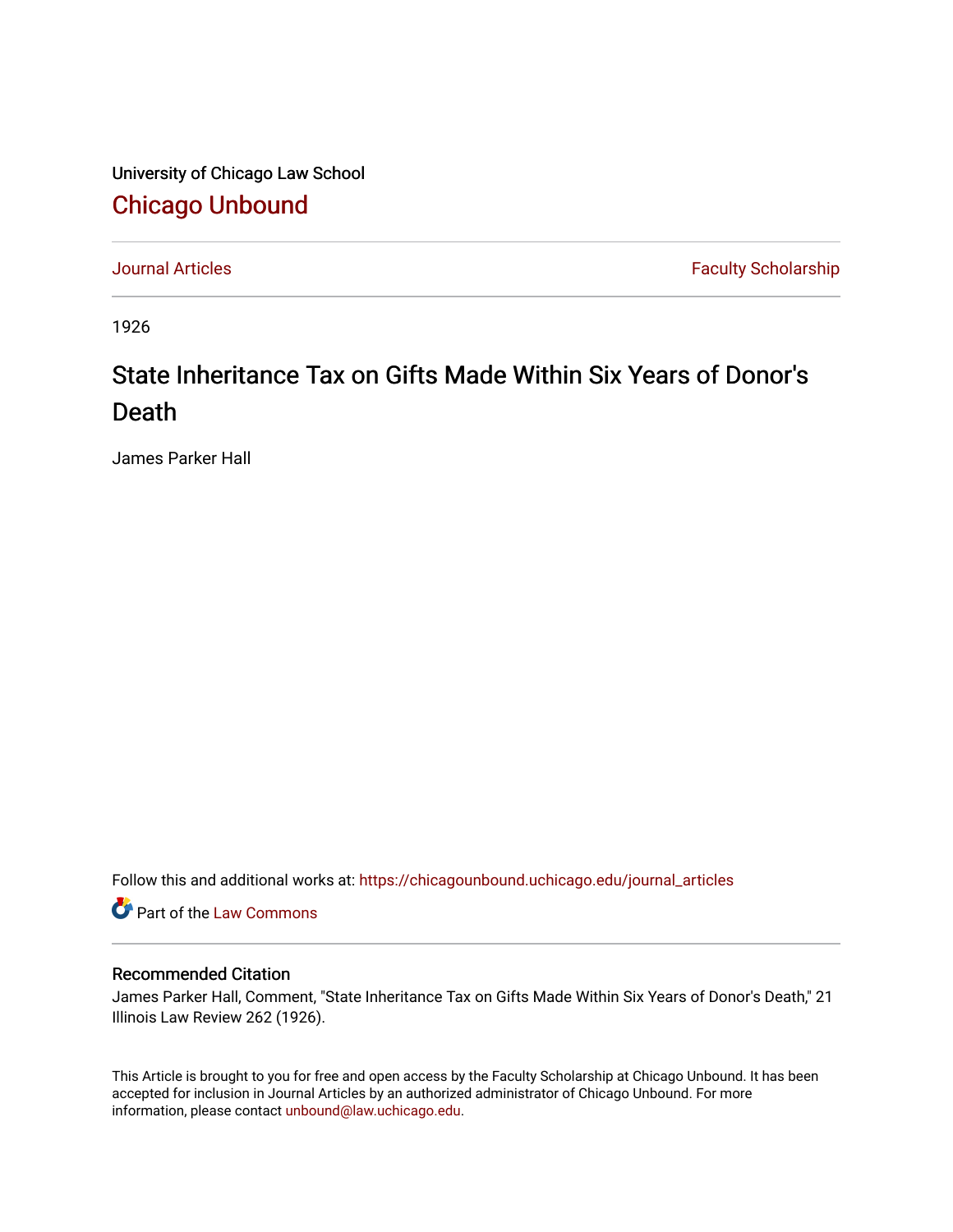**CONSTITUTIONAL** LAW-EQUAL PROTECTION **OF** LAW-STATE TAX ON GIFTS **MADE** WITHIN SIX YEARS OF DONOR'S **DEATH.-** [United States] A Wisconsin statute levied a progressive tax upon transfers at death or made in contemplation of death, and provided that all material transfers made within six years of the transferrer's. death, without adequate valuable consideration, should be construed as made in contemplation of death within the meaning of .the law. The rates progressed from 1 to 15 per cent according to the size of the estate.' One Schlesinger died testate in 1921, and, in proceedings to tax his estate, it was found that within six years he had made four separate gifts to his wife and children, amounting to over \$5,000,000, none of which were actually made in contemplation of death. The Milwaukee county court subjected these gifts to the transfer tax and the Supreme Court of Wisconsin affirmed this order.2 In *Schlesinger v. Wisconsin3* the United States Supreme Court held this to be a violation of the Fourteenth amendment. Mr. Justice Holmes (with whom concurred Brandeis and Stone, JJ.) gave a dissenting opinion. The gist of Mr. Justice McReynold's reasoning for the majority appears in the following quotation:

"The court below declared that a tax on gifts inter vivos only could not be so laid as to hit those made within six years of the donor's death and exempt all others-this would be 'wholly arbitrary.' We agree with this view and are of opinion that such a classification would be in plain conflict with the Fourteenth amendment. The legislative action here challenged is no less arbitrary. Gifts inter vivos within six years of death, but in fact made without contemplation thereof, are first conclusively presumed to have been so made without regard to actualities, while like gifts at other times are not thus treated. There is no adequate basis for this distinction. Secondly, they are subjected to grad- uated taxes which could not properly be laid on all gifts or, indeed, upon any gift without testamentary character.

"The presumption and consequent taxation are defended upon the theory that, exercising judgment and discretion, the legislature found them necessary in order to prevent evasion of inheritance taxes. That is to say, *A* may be required to submit to an exactment forbidden by the Constitution if this seems necessary in order to enable the state readily to collect lawful charges against *B.* Rights guaranteed by the federal Constitution are not to be so lightly treated; they are superior to this supposed necessity. The state is forbidden to deny due process of law or the equal protection of the laws for any purpose whatsoever."<sup>4</sup>

In his dissent Mr. Justice Holmes suggests that if the time were six months instead of six years the power of the state would not be denied, as the difficulty of proof would warrant making the presumption absolute, and that reasonable men might regard six years as not too remote for this purpose. That some gifts not made in contemplation of death will be hit by such a tax he regards as within the principle that considerations of administration may justify

<sup>1.</sup> Wis. R. S. 1921 sec. 72.01-2.

*<sup>2.</sup> Estate of Schlesinger* (1924) 184 Wis. **1.**

*<sup>3.</sup>* (1926) 46 S. Ct. Rep. 260. 4. 46 S. Ct. Rep. at 261.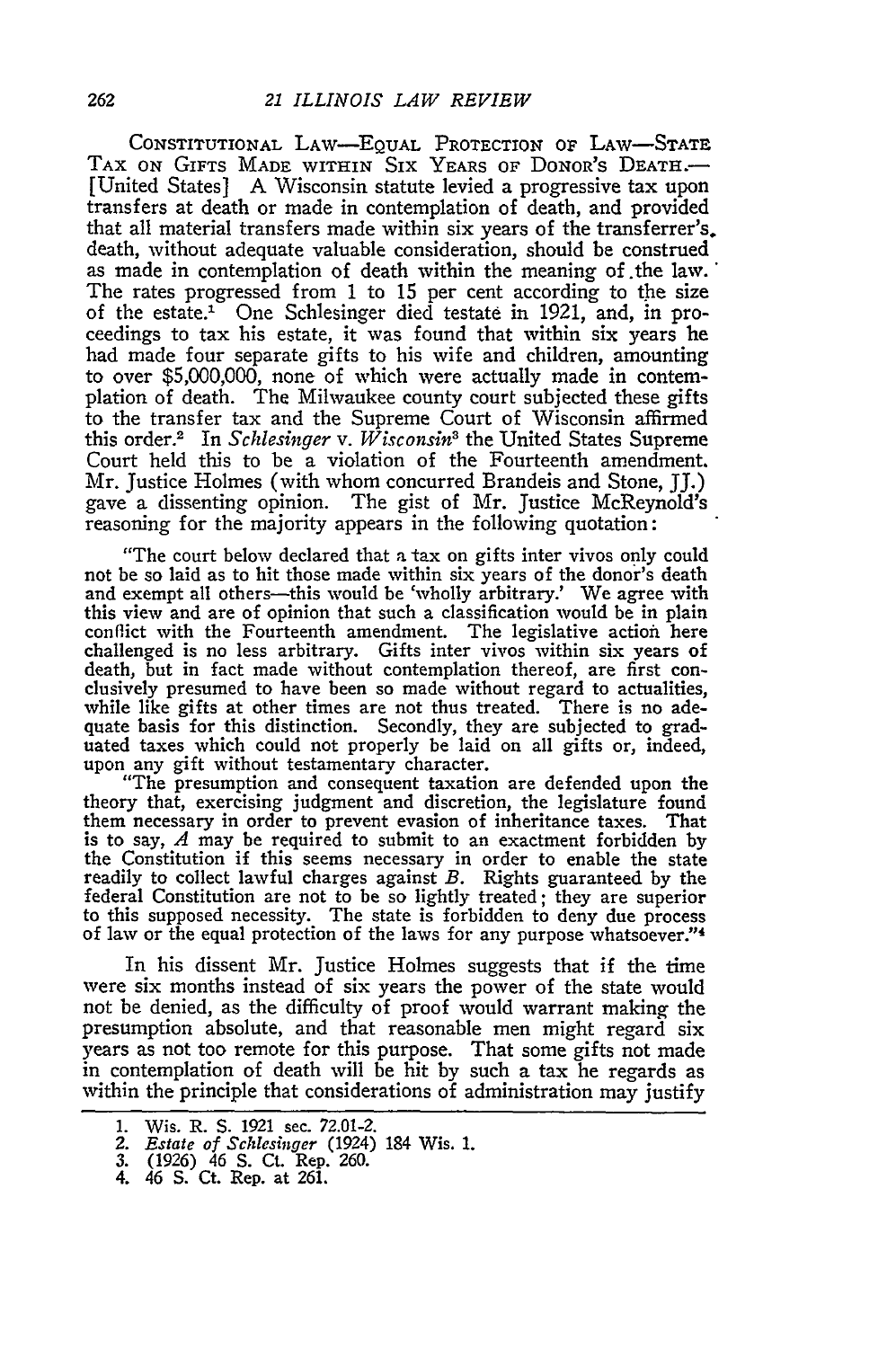the inclusion within a proscribed class of some innocent articles or transactions, as in the instances made familiar by prohibition legislation.

It is to be noted that the majority opinion contains not a word to indicate that its decision would be otherwise were the six-year period greatly shortened. It-being admitted by everyone that a tax upon gifts inter vivos could not be made to depend upon the accident of occurring within a certain period of the donor's death, can gifts within even a short time of a donor's death be conclusively presumed to be in contemplation of death? If nearly everyone who died were so ill for at least six months before as to excite reasonable apprehension of his demise, such a presumption for gifts within<sup>-that</sup> period would really stand; or if the presumption were confined to persons over sixty years old. But obviously a good many not elderly people in apparently good health are killed by accidents or die from sudden and acute ailments, and as to them such a presumption, if made conclusive, lacks that 'rational connection betveen the fact proved [a gift within six months of death] and the ultimate fact presumed' [contemplation of death] which is required for even a prima facie presumption.<sup>5</sup> There is at least fair reason to believe that no gift within a period, however short, before death, could be conclusively presumed to be made in contemplation of death, without regard to any circumstance save that of death actually ensuing. The new provision in the federal Revenue Act of 1926 making such a presumption conclusive as to transfers within two years of death is perhaps open to the same objection under the due process clause of the Fifth amendment, though this is not nearly so sweeping a prohibition of somewhat arbitrary discrimination as is the equality clause of the Fourteenth amendment.

The intimation of the majority that gifts inter vivos could not be subjected to taxes graduated like those in many inheritance tax statutes seems only partly tenable. If the tax is graduated according to the *amount of each individual gift*, the per cent taken increasing progressively with the size of the gift, it is hard to understand the objection to it under the Fourteenth amendment. Gifts are simply divided into classes according to amount and a tax rate fixed for each class, a procedure familiar in various forms of taxation, notably income and inheritance taxes. But if the gift tax is graduated according to the *total amount of the estate* ultimately left by the donor, perhaps many years after the gift, this seems an essentially irrational method of measuring a tax. The Wisconsin tax, however, was apparently measured by the amount of the individual gifts. The federal gift tax of 1924 was graduated according to the total amount of gifts made by a donor during a calendar year, and was assessed against the donor. The tax imposed on gifts to A and *B* was thus affected by the amount of gifts independently made to *C* and *D* during this period, but probably the total extent of a

**<sup>5.</sup>** See *Mobile, J. & K. C. R. Co. v. Turnipseed* (1910) **219** U. **S.** *35,* 4244.